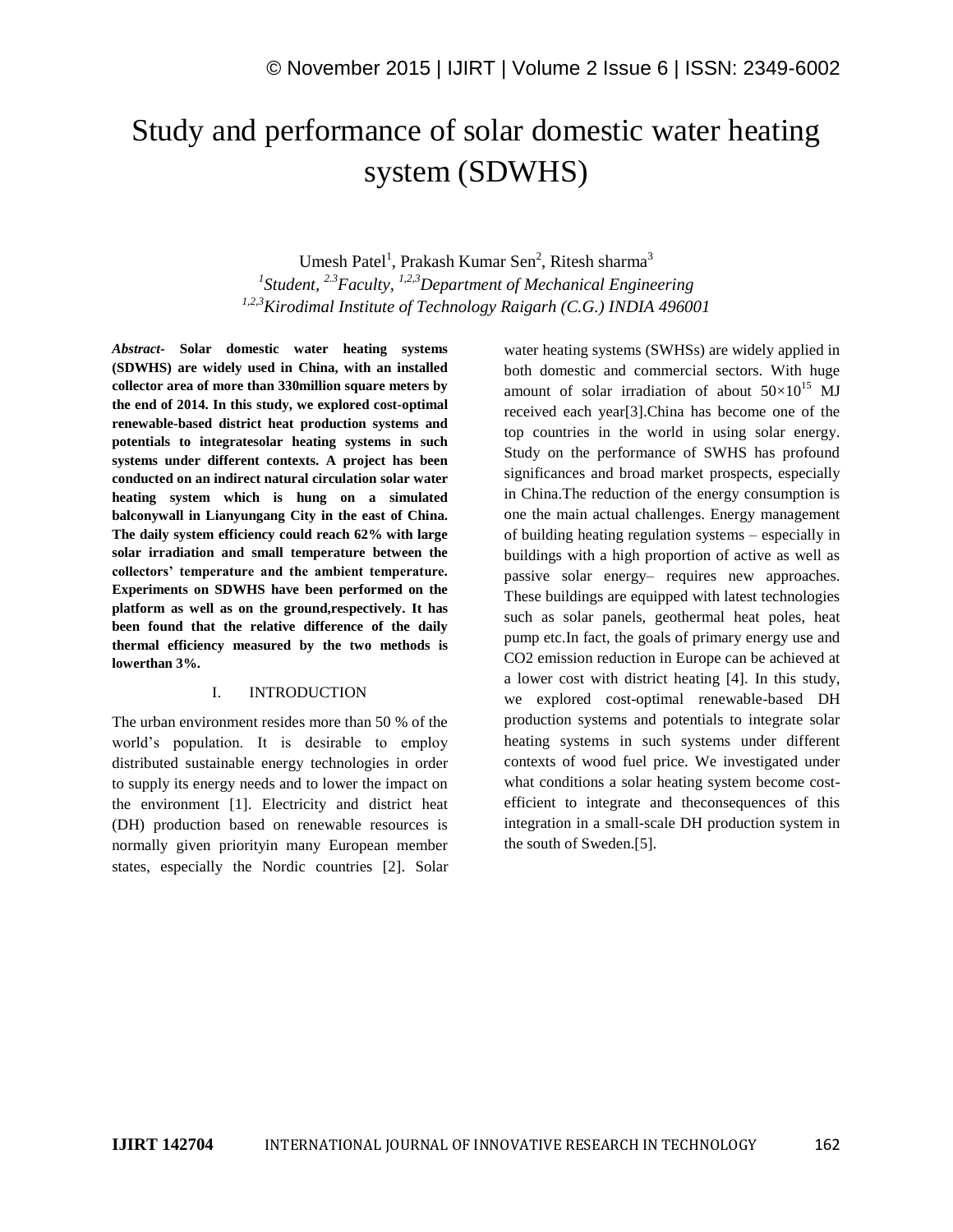

 $T_{c,o}$  is water temperature at the collector outlet, °C;  $T_{sc,l}$  and  $T_{sc,o}$  are water temperatures inlet and outlet to the solar collector array, °C;  $T_{cwd}$  is cold water temperature, °C;  $T_{bwd}$  is  $T_{cwd}$  is not wate

Fig.2. Schematic diagram of the SWHS

#### II. SOLAR WATER HEATING SYSTEM

The diagram of the solar water heating system is shown in Fig. . The flat plate collector absorbs the sun's rays and turns the rays into heat energy, heating working fluid in the circulation pipe. As the temperature of working fluid raises, the density .

decreases slightly, then the hot working fluid in the circulation pipes thermo siphons into the jacket and heats the water in the tank. After heat exchange, the cold working fluid flows back to the collector through the circulation pipe. With continuous thermo siphoning, the water in the tank will be heated



Fig:-system diagram

1. Water tank 2.Jacket of water tank 3.Polyurethane insulation layer 4.Inlet of water tank5. Outlet of water tank 6.Outlet of collector 7.Inlet of collector 8.Flat plate collector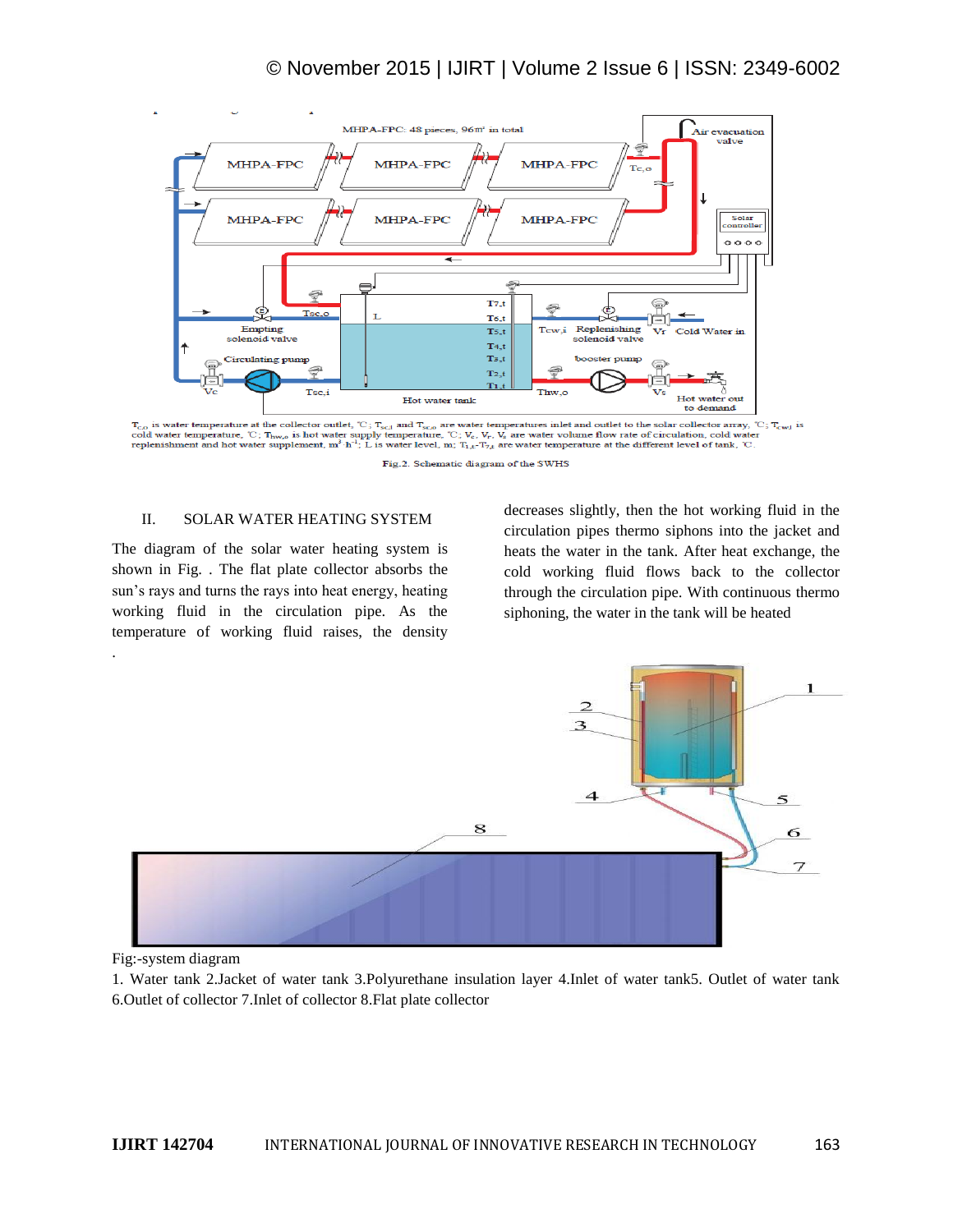## *III. BUILDING HEATING NEEDS*

New regulation is based on the building heating needs forecast. Calculated based on the weather forecast, the building heating needs for the next 48 hours are anticipated.

In a standard regulation of a heating system based on heat pump, the heat provided depends on the actual and previous exterior temperatures. Future exterior temperature aren't considered and, therefore, an



# IV. DESIGN CONCEPT

The system uses concentrating parabolic trough collectors that convert the sun's energy to thermal energy ,delivered as 175°C (347°F) pressurized hot water. This hot water is used to either generate (i) electricity from an Organic Rankine Cycle (ORC) power generator, (ii) chilled water of 12°C (54°F) from an absorption chiller or (iii) domestic hot water of 78°C (172 °F) directly from the solar collectors or through the condenser heat of ORC and chiller. The domestic hot water is delivered in parallel to a flat plate solar collector system which was designed as a secondary stand-alone system for research purposes.[5Jeremy P. Osborne Paul Kohlenbach, Uli Jakob, Johan Dreyer , Jamey Kim]

increase of exterior temperature induces an increase of ambient temperature in the building leading to useless consumption of energy , see Fig. Thus, anticipation of building heating needs is a method to take into account the building inertia and to ensure a stable ambient temperature in the building. This method will allow to spare energy and avoid thus the waste energy. The potential of economy, using this method has been evaluated at about 10% [6].



#### V. REGULATION'S STRATEGY

The regulation's strategy is built and developed on 4 main principles

- 1. Forecast of energy production,
- 2. Forecast of energy building needs,
- 3. Storage management,

 4. The utili zation of the past monitored data to improve the future regulation,

improving thus the heating system, optimizing the solar energy use and storage and decreasing the dependency onthe grid. This approach is possible thanks to the monitoring of the facility and the weather forecast.[7].